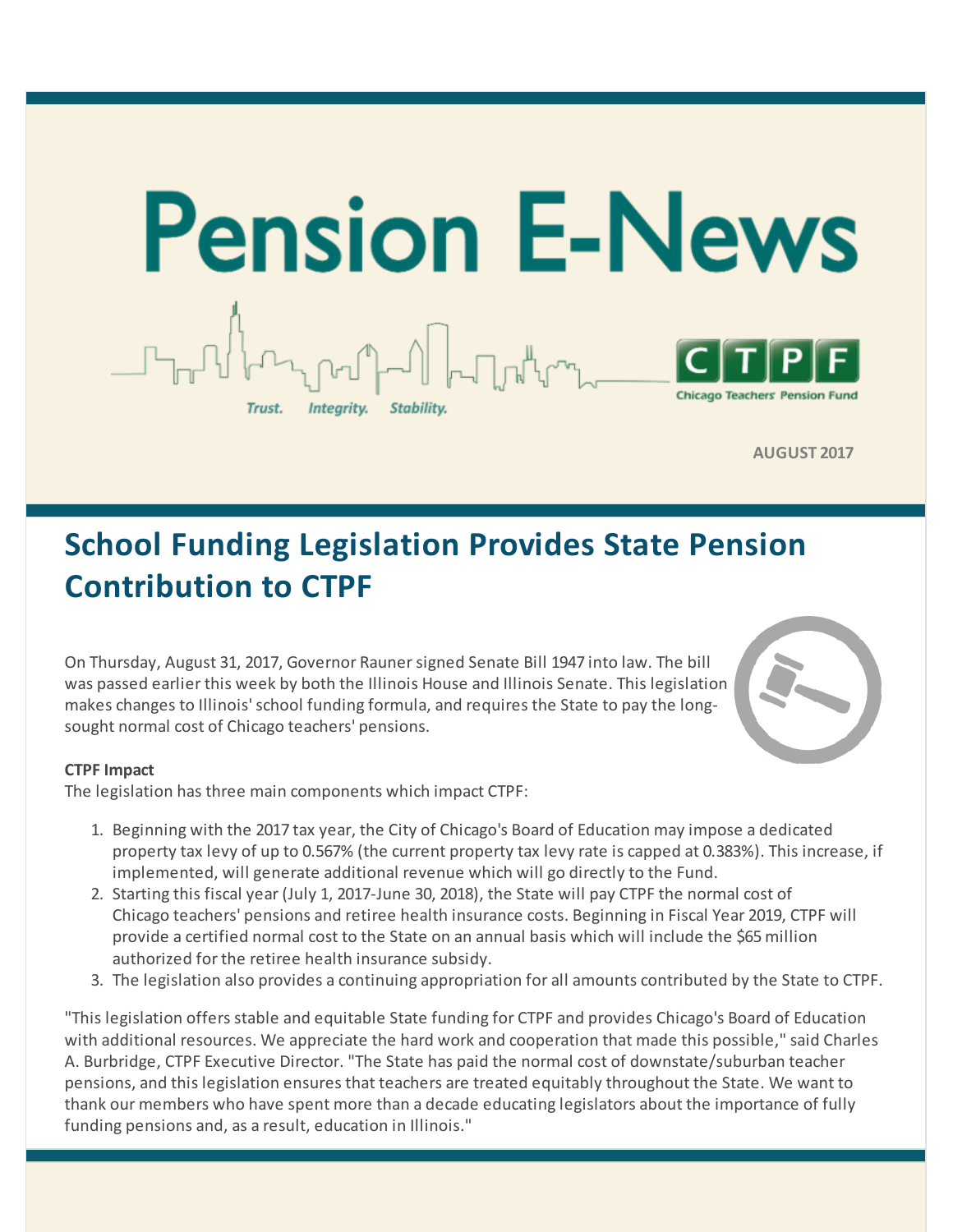## **2017 Election Notice**

This fall the Chicago Teachers' Pension Fund will hold elections for:

- Two (2) Teacher Trustees to serve three-year terms from November 2017- 2020
- One (1) Principal/Administrator Trustee to fill a vacancy for the term ending November 2019
- Three (3) Pensioner Trustees to serve two-year terms from November 2017-2019

#### **NOMINATION PACKETS**



Nomination Packets for individuals who wish to run for election are now available. Contact Gail Davis: 312.604.1400, ext. 402, or email [elections@ctpf.org](mailto:elections@ctpf.org) to request a packet. Completed nominating petitions and candidate resumes must be submitted to the Chicago Teachers' Pension Fund office on or before close of business at 5:00 p.m. CDT, **Friday, September 29, 2017.**

#### **VOTING**

The Illinois Pension Code defines eligibility criteria for voting in CTPF Trustee elections. Teachers, Principal/Administrators, and Pensioners who meet eligibility criteria as of October 1, 2017, may vote in the 2017 election.

**Teachers** will vote online November 1-7, 2017. Pension Representatives will distribute voting materials in schools on November 1, 2017, and polls close at 5:00 p.m. on November 7, 2017.

**Principal/Administrators and Pensioners** will receive voting materials by US mail. CTPF will send materials on October 20, 2017.

**Principal/Administrators** will vote online. Polls will be open from October 20, 2017, through 5:00 p.m. on November 7, 2017.

**Pensioners** will have the option of voting online or with a paper ballot. Paper ballots must be **received** (not postmarked) by 5:00 p.m. on November 7, 2017. Online voting in the retiree election ends at 5:00 p.m. on November 7, 2017.

**Click here for CTPF's Election Central page with additional [Information.](http://r20.rs6.net/tn.jsp?f=001EJ5u46uu-DbYsIcGVACvDnP5Y452lANB66yUVrkI6PFKhwKRNQBr-ozV1jwOk9OkJZSYbMMKNVpYm3LEJqMuqEowdhv5ad_p4XQJbp2w6sQ472Rfr6c2-i-7j4bJrRyff4JrMpA0IQivlfVg4uZgkxGlYh2qQvhR-EX9zAasjnVInMBQzSD_moEg1N28_KQxqzkG14jMgBEDI5v-r-JRwA==&c=&ch=)**

## **Important Information on Returning to Work**

There has been some confusion about the FY 2018 Return to Work Rules, which became effective July 1, 2017. Members may work for a non-CPS/Chicago Charter School Employer without restriction (reciprocal retirees must follow the rules of all of their retirement systems). Members who return to work for a CPS/Chicago Charter School Employer(s) must follow these rules or a pension may be cancelled.

#### **CTPF [Return](http://r20.rs6.net/tn.jsp?f=001EJ5u46uu-DbYsIcGVACvDnP5Y452lANB66yUVrkI6PFKhwKRNQBr-gvpnAz2coOYbc3lgB5HA_gXM-0OvluEmdlxTHNd_r-InKW1n2e0NFAIcuJtr3_govNkBKwCXgmC_s8TUMmqRP5iFaKwqVgeS96xrDNQk7iX538ISxHaN7RVTmsqDqrjXQ==&c=&ch=) to Work Policy**

#### **SUMMARY**

- CTPF retirees (other than Drivers Ed teachers) are limited to working on no more than 100 days for any Employer(s) in a year. Any time worked on any day counts toward the 100 day limit.
- A year is July 1 June 30.
- In addition to the 100 day limit, retired teachers cannot earn more than a combined \$30,000 (gross) from any Employer(s) in a year.
- In addition to the 100 day limit, retirees with 5+ years of service as an Administrator cannot earn more than a combined \$50,000 (gross) in a year from any Employer(s) in a year.
- Retirees teaching ONLY driver education courses after regular school hours are not subject to the 100 day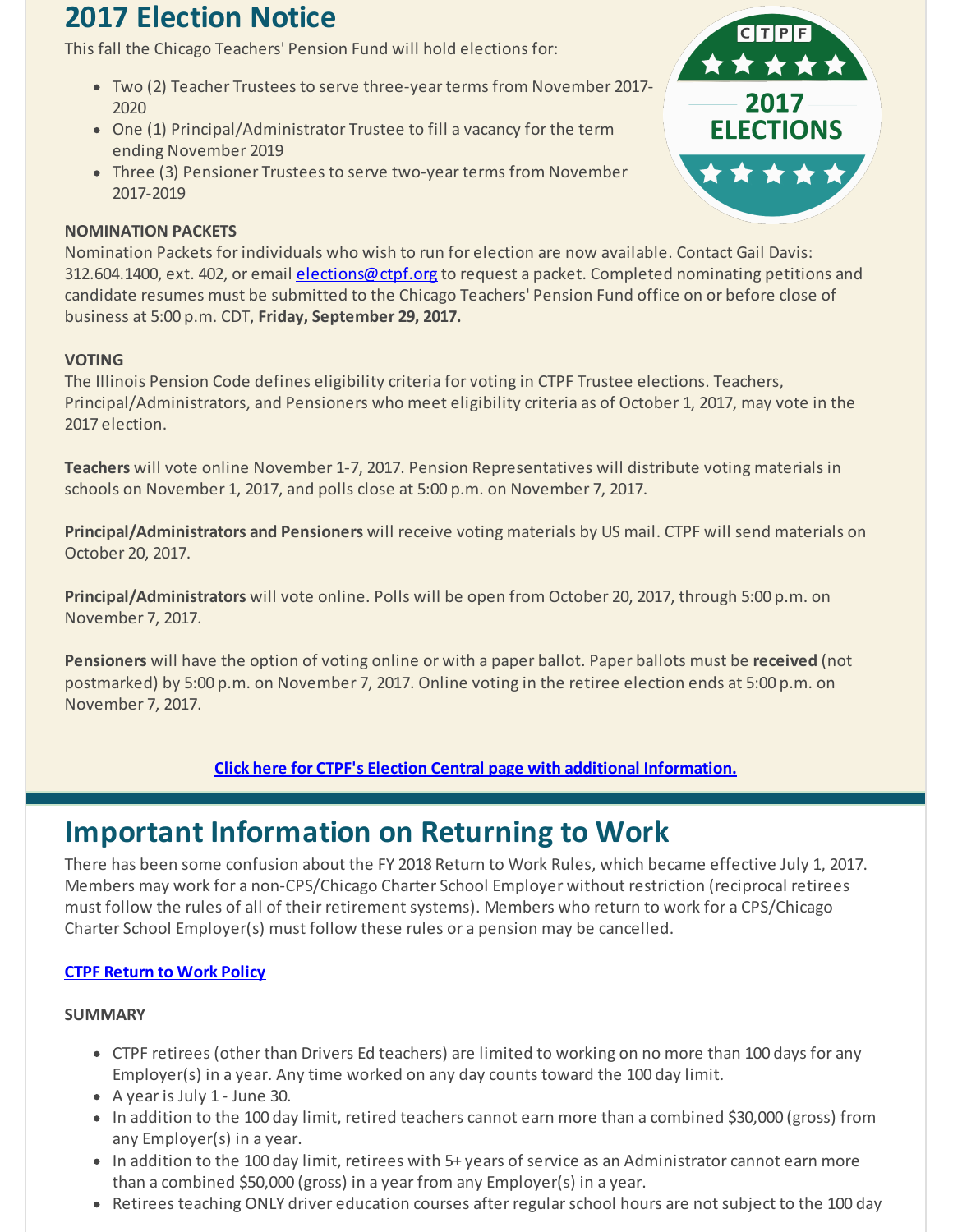limit, but are otherwise limited to working no more than 900 hours for any Employer(s) in a year.

#### **TRACKING**

You must independently track your own days worked. No matter what employersystem you use to register for your hours, you are responsible for keeping track of your days worked (such as in a document, spreadsheet, or calendar you maintain). Employers use various systems to register hours worked and those systems are not connected to each other. Therefore, there is no single place you can go to find out how many days you've worked in a year.

#### **NO WARNING**

You will not receive a warning if you are getting close to the maximum 100 days. You are responsible for tracking your days.

#### **CALCULATING DAYS**

ANY time you receive pay for work on any day is considered a "day."

Example: A substitute teacher arrives at a school, swipes in, and is sent home because she is not needed. Later, she receives a check for 1.5 hours of work. Because she received a payment for these hours, her work is considered a "day" toward the 100 day limit under the policy.

#### **ACCOUNTING**

Check your paycheck for accuracy after each pay period. Reconcile your personal record with each paycheck. The number of days you are paid is what is reported to CTPF. Report errors to your employer and correct them as soon as possible. Once the calendar/tax year closes (i.e., December of each year), corrections may not be possible. You are responsible for making sure errors are corrected with your employer.

**Find more [information](http://r20.rs6.net/tn.jsp?f=001EJ5u46uu-DbYsIcGVACvDnP5Y452lANB66yUVrkI6PFKhwKRNQBr-gvpnAz2coOYbc3lgB5HA_gXM-0OvluEmdlxTHNd_r-InKW1n2e0NFAIcuJtr3_govNkBKwCXgmC_s8TUMmqRP5iFaKwqVgeS96xrDNQk7iX538ISxHaN7RVTmsqDqrjXQ==&c=&ch=) and to read the complete Return to Work Policy here.**

## **CTPF Retirees: Open Enrollment 2018 Reminders**

The 2018Open Enrollment Period for health insurance will run from October 1 - 31, 2017. CTPF offers seminars and webinars to educate members about CTPF's health insurance plans.

Health insurance webinar registration is now open at **[www.ctpf.org](http://r20.rs6.net/tn.jsp?f=001EJ5u46uu-DbYsIcGVACvDnP5Y452lANB66yUVrkI6PFKhwKRNQBr-gvpnAz2coOYmyzkjhFJC_wRsQffW4ZZ5qd9M0Z1oSrdvBPLnjZKC375L-vENHjql3GwLTo6Xjmm_Z0AE3AhfXy0KFRvlhsmsPhBFGt9rRNaQUyMcRmV728CZf8LdHjeoz0wpyCxmSQMTmS3TNo2uJuYPrn9xHHNgg==&c=&ch=).** Webinars will be posted online and available for on-demand viewing the week after the presentation. Health insurance seminar registration for all seminars begins Friday, September 22, 2017, at 9:00 a.m. **[Register](http://r20.rs6.net/tn.jsp?f=001EJ5u46uu-DbYsIcGVACvDnP5Y452lANB66yUVrkI6PFKhwKRNQBr-gvpnAz2coOY1sJzn3ZNO9TSPRMHprLg7hOs2itucryz8SjZC-Wl8aCgnYiyq-5AAAEMiBB8L7RvDECRx-0jFtZVYUgh-umVUPEIJw4Teod8hM06pznhPwhrmFJoidQOvg==&c=&ch=) online** or call CTPF Member Services at 312.641.4464.

# **SAVE THE DATE**

2018 Open Enrollment Period October 1-31, 2017



Monday, October 2, 2017 10:00 a.m. - Non-Medicare Plans

Wednesday, October 4, 2017 10:00 a.m. - Medicare Plans



Tuesday, October 3, 2017 Harold Washington Library 9:00 a.m. - Medicare plans 1:00 p.m. - Non-Medicare plans

Thursday, October 5, 2017 **Hilton Oak Lawn** 9:00 a.m. - Medicare plans 1:00 p.m. - Non-Medicare plans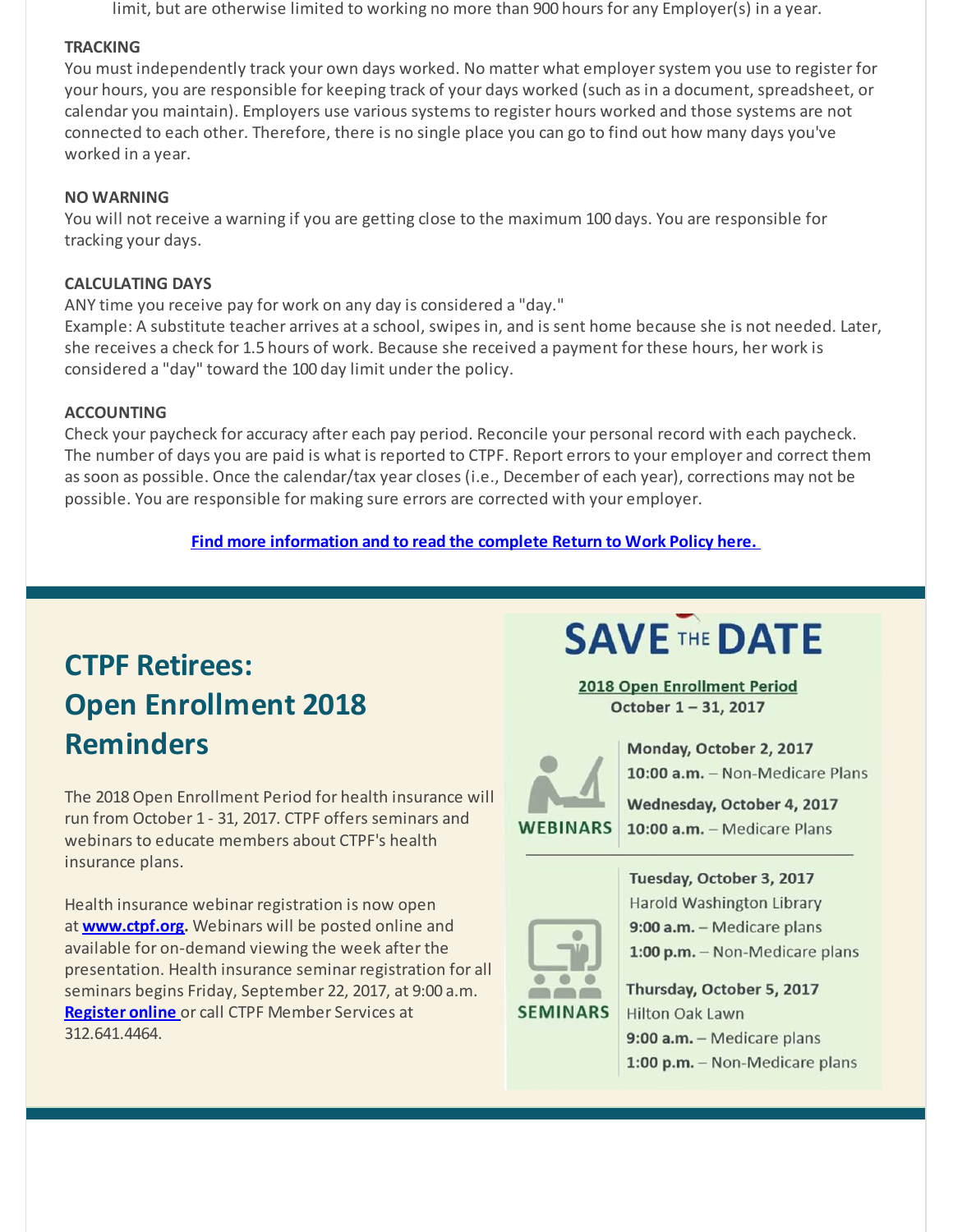## **Final Notice: Health Insurance Subsidy for Non-CTPF Participants**

Today is the last day to submit documentation for 2016 health insurance rebates for retirees who are enrolled in non-CTPF sponsored health plans.

On February 27, 2017, CTPF mailed applications for the period January 1 - December 31, 2016, to members who were not enrolled in CTPF health insurance plans. Please note that CTPF will not subsidize Part A premiums for members with pension benefit effective dates of July 1, 2016, or later.



**Completed applications must be returned to CTPF with required documentation by August 31, 2017. Call CTPF Member Services at 312.641.4464 with questions about the subsidy or application.**

## **Are You Redefining Retirement?**

We know that retirement represents a new beginning for many of our members. What are you doing to stay active, creative, engaged, and involved? Email your story to [socialmedia@ctpf.org](mailto:socialmedia@ctpf.org) and we may contact you for a feature on our social media outlets.

## **Pension Payment Schedule**

The schedule for mailing checks and direct deposit dates through January is listed below. [Click](http://r20.rs6.net/tn.jsp?f=001EJ5u46uu-DbYsIcGVACvDnP5Y452lANB66yUVrkI6PFKhwKRNQBr-ozV1jwOk9OkO3I4ZQgFaMpSvgyx4N7VqGu202XGTW_UB-DfJaVwxHBfEQ8LvWiltFUCu7r6AOHrNxMxv6R5fViGn_URgVhLgyQKFiwtR7tl51Gy148zh1vBFuA-qSyVTbzdRj0uU7yBv_0UbD269Ey8FgI9Bx6QZQ==&c=&ch=) here for a printable PDF of the full schedule.

| <b>Month</b>   | <b>Check Mailing Date</b> | <b>Direct Deposit Date</b> |
|----------------|---------------------------|----------------------------|
| September 2017 | August 30, 2017           | September 1, 2017          |
| October 2017   | September 28, 2017        | October 2, 2017            |
| November 2017  | October 30, 2017          | November 1, 2017           |
| December 2017  | November 29, 2017         | December 1, 2017           |
| January 2018   | December 28, 2017         | January 2, 2018            |



Board of Trustees and Investment Committee meetings are held in the CTPF office at 9:30 a.m. and are open to the public. Confirm meeting times/dates at **[www.ctpf.org.](http://r20.rs6.net/tn.jsp?f=001EJ5u46uu-DbYsIcGVACvDnP5Y452lANB66yUVrkI6PFKhwKRNQBr-gvpnAz2coOYPK53aMLna0CeVjWjcb9pDNPvMKRJeccCr7ruppmIjVrJzORHTd8jm8uRkUB5MfCEGM70uc922sReq09Rq42yzIofpW51KBnuutS1p3z40PZas-6haUpQLvNcNNkjEXZTkcCmDKhJUGM=&c=&ch=)**

| 21 - Board of Trustees meeting   9:30 a.m.                                 |
|----------------------------------------------------------------------------|
| SEPTEMBER 22 - Open Enrollment Health Insurance Seminar Registration Opens |